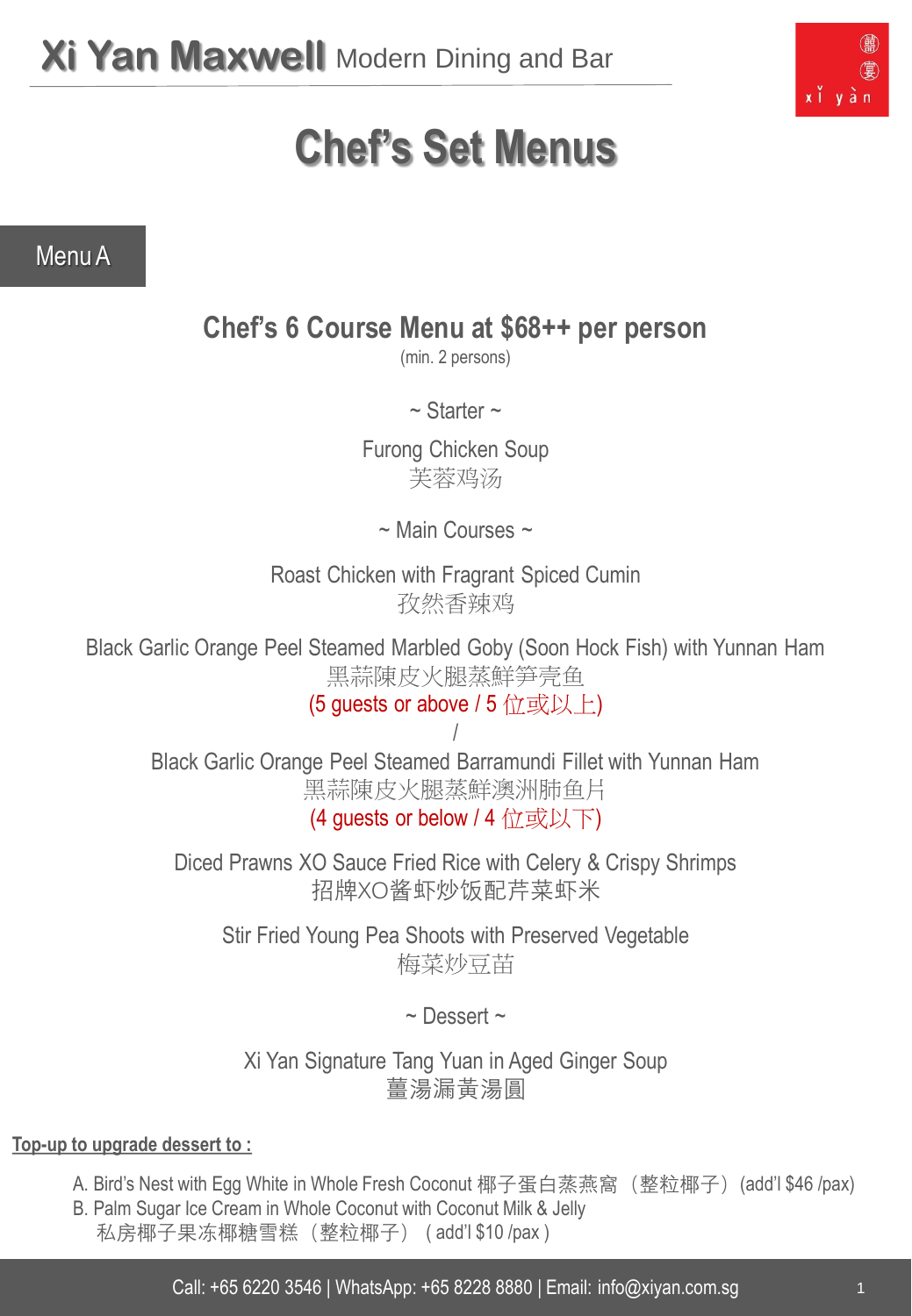

## Menu B

## **Chef's 7 Course Menu at \$88++ per person**

(min. 2 persons)

## **~ Appetizers ~**

Furong Chicken Soup 芙蓉鸡汤

Dried Oysters with Water Chestnut in Lettuce Wrap 好市生菜包

**~ Main Courses ~**

Roast Chicken with Fragrant Spiced Cumin 孜然香辣鸡

Stir Fried King Prawns in Japanese Pumpkin & Salted Egg Yolk Sauce 黃金醬炒蝦球配日本小南瓜

Steamed Marbled Goby (Soon Hock) with Pickled Chillies & Black Bean Paste on Rice Noodle 私房泡椒豆豉河粉蒸筍殼魚

(5 quests or above / 5 位或以上)

/ Steamed Barramundi Fillet with Pickled Chillies & Black Bean Paste on Rice Noodle 私房泡椒豆豉河粉蒸澳洲鲈鱼片

(4 quests or below / 4 位或以下)

Stir Fried Young Pea Shoots with Preserved Vegetable 梅菜炒豆苗

## **~ Dessert ~**

Chef's Tofu Ice-cream on Strawberry Pudding 红粉菲菲(私房豆付雪糕伴草莓布丁)

- A. Bird's Nest with Egg White in Whole Fresh Coconut 椰子蛋白蒸燕窩 (整粒椰子) (add'l \$46 /pax)
- B. Palm Sugar Ice Cream in Whole Coconut with Coconut Milk & Jelly 私房椰子果冻椰糖雪糕 (整粒椰子) (add'l \$10 /pax)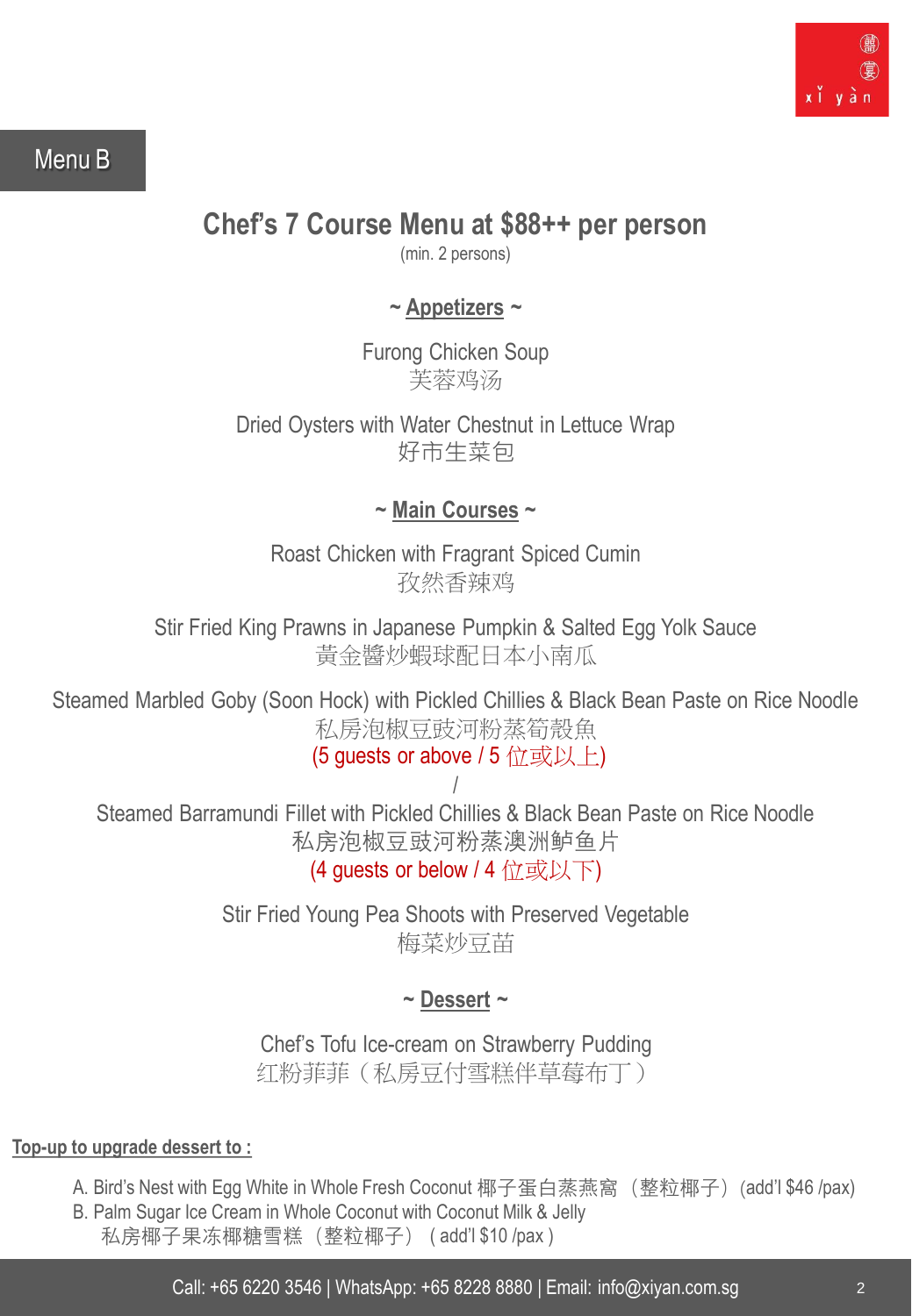

## Menu C

# **Chef's 8 Course Menu at \$108++ per person**

(min. 2 persons)

**~ Starter ~** 

Furong Chicken Soup 芙蓉鸡汤

 $\sim$  Xi Yan Platter Delights  $\sim$ 

- Seafood Tofu with Black Truffle Salsa - Dried Oysters with Water Chestnut in Lettuce Wrap - Deep Fried Thin Beef Slices with Osmanthus, Honey & Mustard Sauce 私房三拼盤 海鲜黑松露豆腐, 好市生菜包, 芥末燈影牛肉

**~ Main Courses ~**

Roast Chicken with Fragrant Spiced Cumin 孜然香辣鸡

Stir Fried King Prawns in Japanese Pumpkin & Salted Egg Yolk Sauce 黃金醬炒蝦球配日本小南瓜

> Cinnamon Ribs with Osmanthus 桂花段肉桂排骨

Stir Fried Young Pea Shoots with Preserved Vegetable 梅菜炒豆苗

Steamed Marbled Goby (Soon Hock) with Pickled Chillies & Black Bean Paste on Rice Noodle 私房泡椒豆豉河粉蒸筍殼魚

(5 quests or above / 5 位或以上)

/ Steamed Barramundi Fillet with Pickled Chillies & Black Bean Paste on Rice Noodle 私房泡椒豆豉河粉蒸澳洲鲈鱼片

(4 guests or below / 4 位或以下)

**~ Dessert ~**

Chef's Tofu Ice-cream on Strawberry Pudding 红粉菲菲(私房豆付雪糕伴草莓布丁)

- A. Bird's Nest with Egg White in Whole Fresh Coconut 椰子蛋白蒸燕窩 (整粒椰子) (add'l \$46 /pax)
- B. Palm Sugar Ice Cream in Whole Coconut with Coconut Milk & Jelly
	- 私房椰子果冻椰糖雪糕(整粒椰子) ( add'l \$10 /pax )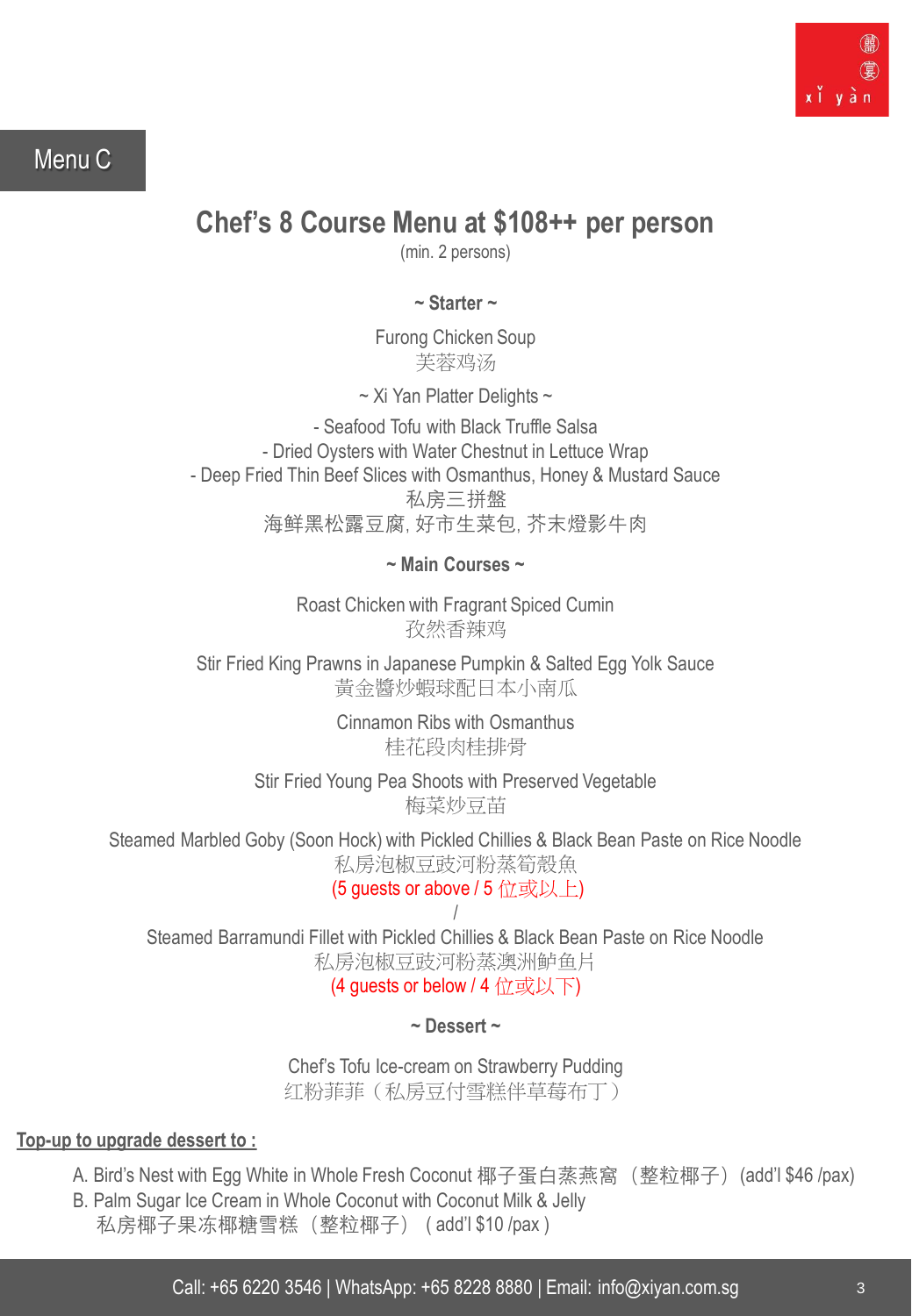

## Menu D

# **Chef's 6 Course Menu at \$148++ per person**

(min. 2 persons)

**~ Appetizers ~**

King Prawns and Thai Pomelo Salad 大蝦泰式柚子沙拉

Dried Oysters with Water Chestnut in Lettuce Wrap 好市生菜包

## **~ Main Courses ~**

Kagoshima Wagyu Beef with Duo Sauces A5 香煎鹿儿岛和牛配芥末胡麻酱 / 秘制薄荷汁 (150g)

Sautéed King Scallop, with Asparagus, Black Truffle & Mushroom 黑松露野菌炒带子皇蘆筍

Blanched Red Grouper & King Prawns with Crispy Rice & Silken Tofu in Seafood Soup 過橋海鲜红斑大虾胡椒豆腐海鲜湯

## **~ Dessert ~**

Chef's Tofu Ice-cream on Strawberry Pudding 红粉菲菲(私房豆付雪糕伴草莓布丁)

- A. Bird's Nest with Egg White in Whole Fresh Coconut 椰子蛋白蒸燕窩 (整粒椰子) (add'l \$46 /pax)
- B. Palm Sugar Ice Cream in Whole Coconut with Coconut Milk & Jelly 私房椰子果冻椰糖雪糕(整粒椰子) ( add'l \$10 /pax )